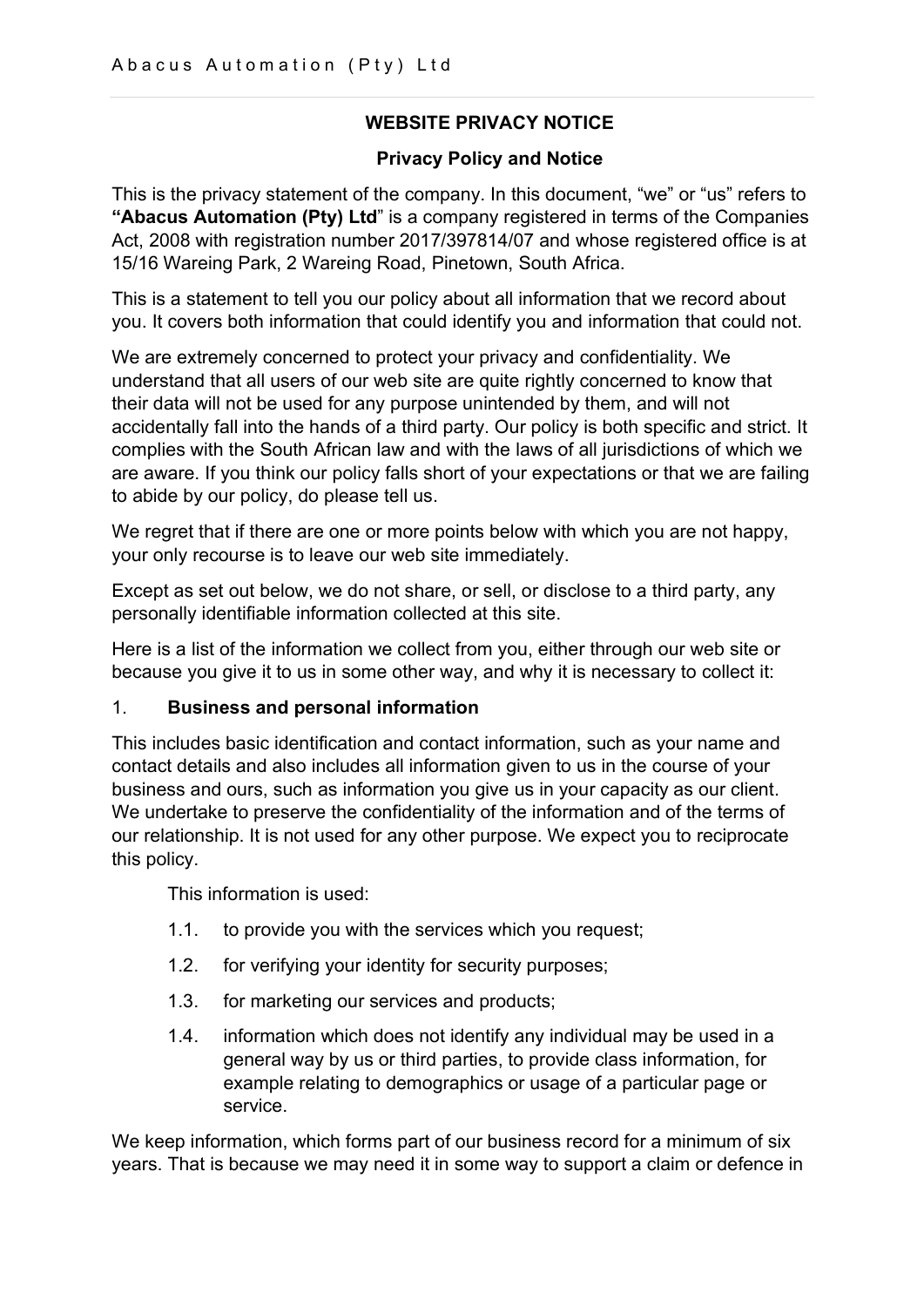court. That is also the period within which our tax collecting authorities may demand to know it.

#### 2. Your domain name and e-mail address

This information is recognised by our servers and the pages that you visit are recorded. We shall not under any circumstances, divulge your e-mail address to any person who is not an employee or contractor of ours and who does not need to know, either generally or specifically. This information is used:

- 2.1. to correspond with you or deal with you as you expect;
- 2.2. in a collective way not referable to any particular individual, for the purpose of quality control and improvement of our site;
- 2.3. to send you news about the services to which you have signed up;
- 2.4. to tell you about other of our services or services of sister web sites.

#### 3. Information you post on our website

Information you send to us by posting to a forum or blog or in your advertisement, is stored on our servers. We do not specifically use that information except to allow it to be read, but you will see in our terms and conditions that we reserve a right to use it in any way we decide.

#### 4. Website usage information

We may use software embedded in our website (such as JavaScript) to collect information about pages you view and how you have reached them, what you do when you visit a page, the length of time you remain on the page, and how we perform in providing content to you. We do not presently associate such information with an identifiable person.

#### 5. Third party advertising

Third parties may advertise on our web site. In doing so, those parties, their agents or other companies working for them may use technology that automatically collects your IP address when they send an advertisement that appears on our site to your browser. They may also use other technology such as cookies or JavaScript to personalise the content of, and to measure the performance of their adverts. We do not have control over these technologies or the data that these parties obtain. Accordingly, this privacy notice does not cover the information practices of these third parties.

#### 6. Third party content

Our web site is a publishing medium in that anyone may register and then publish information about himself or some other person. We do not moderate or control what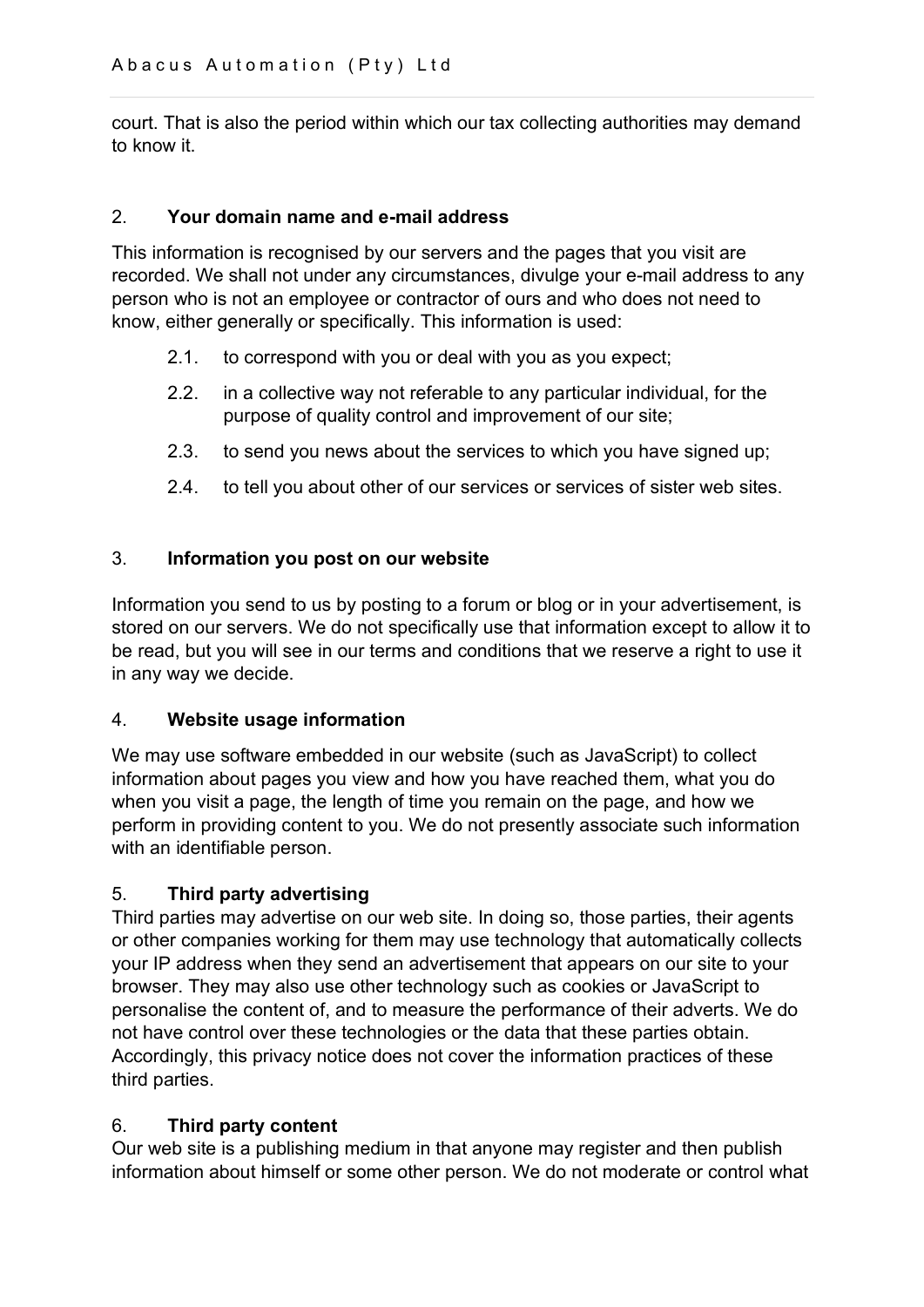is posted. If you complain about any of the content on our web site, we shall investigate your complaint. If we feel, it may be justified, we shall remove it while we investigate. Free speech is a fundamental right, so we have to make a judgment as to whose right will be obstructed: yours, or that of the person who posted the content which offends you. If we think, your complaint is vexatious or without any basis, we shall not correspond with you about it.

## 7. Information we obtain from third parties

Although we do not disclose your personal information to any third party (except as set out in this notice), we do receive data which is indirectly made up from your personal information, from software services such as Google Analytics and others. No such information is identifiable to you.

## 8. Content you provide to us with a view to be used by third party

If you provide information to us with a view to it being read, copied, downloaded or used by other people, we accept no responsibility for what that third party may do with it. It is up to you to satisfy yourself about the privacy level of every person who might see your information. If it is available to all the World, you have no control whatever as to how it is used.

### 9. Cookies

Cookies are small text files that are placed on your computer's hard drive through your web browser when you visit any web site. They are widely used to make web sites work, or work more efficiently, as well as to provide information to the owners of the site.

Like all other users of cookies, we may request the return of information from your computer when your browser requests a web page from our server. Cookies enable our web server to identify you to us, and to track your actions and the pages you visit while you use our website. The cookies we use may last for a single visit to our site (they are deleted from your computer when you close your browser), or may remain on your computer until you delete them or until a defined period of time has passed.

Although your browser software enables you to disable cookies, we recommend that you allow the use of cookies in order to take advantage of the features of our website that rely on their use. If you prevent their use, you will not be able to use all the functionality of our website. Here are the ways we use cookies:

- 9.1. to record whether you have accepted the use of cookies on our web site. This is solely to comply with the law. If you have chosen not to accept cookies, we will not use cookies for your visit, but unfortunately, our site will not work well for you.
- 9.2. to allow essential parts of our web site to operate for you.
- 9.3. to operate our content management system.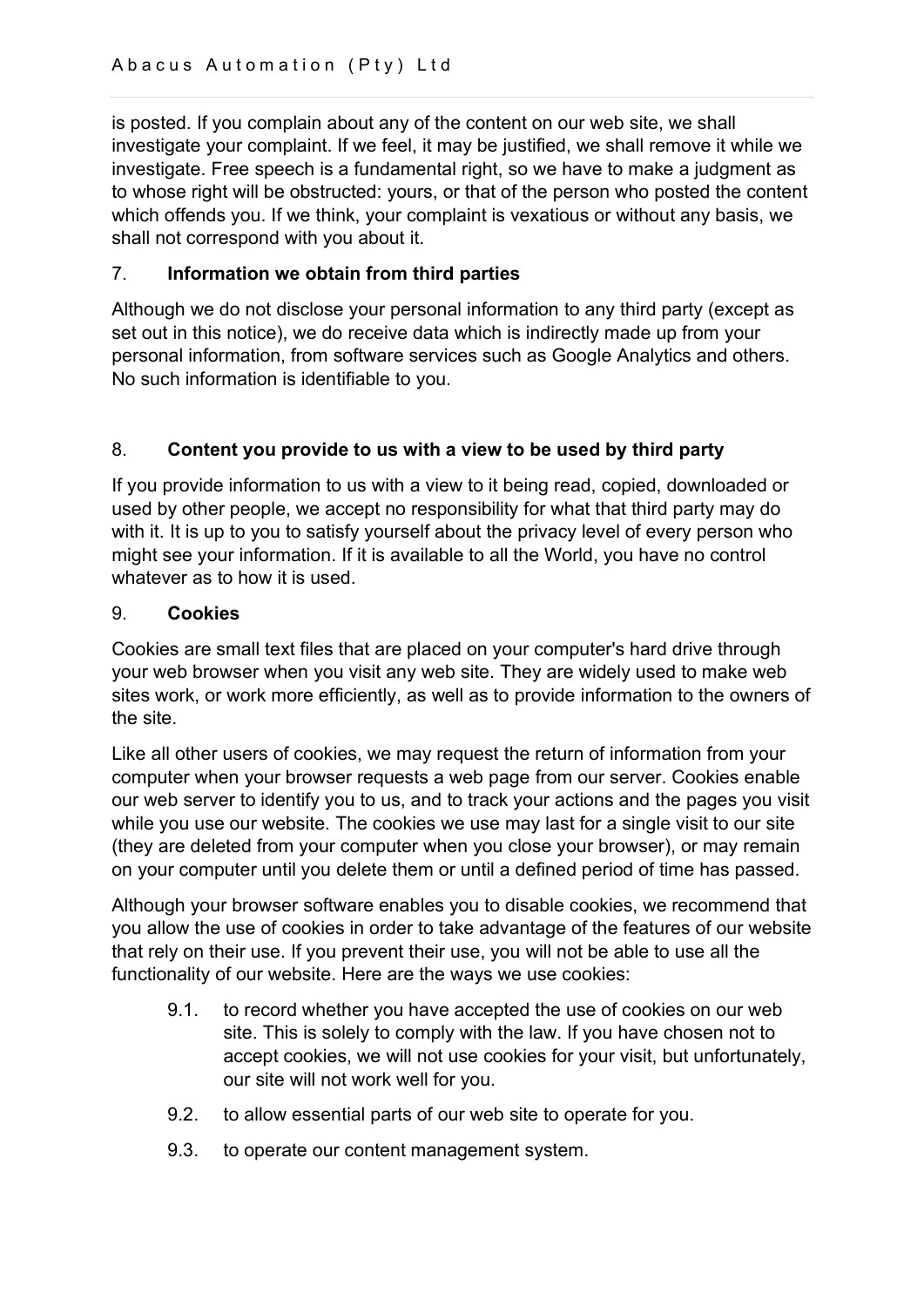- 9.4. to operate the online notification form the form that you use to contact us for any reason. This cookie is set on your arrival at our web site and deleted when you close your browser.
- 9.5. to enhance security on our contact form. It is set for use only through the contact form. This cookie is deleted when you close your browser.
- 9.6. to collect information about how visitors use our site. We use the information to improve your experience of our site and enable us to increase sales. This cookie collects information in an anonymous form, including the number of visitors to the site, where visitors have come to the site from, and the pages they visited.
- 9.7. to record that a user has viewed a webcast. It collects information in an anonymous form. This cookie expires when you close your browser.
- 9.8. to record your activity during a web cast. An example is as to whether you have asked a question or provided an opinion by ticking a box. This information is retained so that we can serve your information to you when you return to the site. This cookie will record an anonymous ID for each user, but it will not use the information for any other purpose. This cookie will last for 3 months, when it will delete automatically.
- 9.9. to store your personal information so that you do not have to provide it afresh when you visit the site next time. This cookie will last for 90 days.
- 9.10. to enable you to watch videos we have placed on YouTube. YouTube will not store personally identifiable cookie information when you use YouTube's privacy-enhanced mode.

#### 10. Sending a message to our support system

When you send a message, we collect the data you have given to us in that message in order to obtain confirmation that you are entitled to receive the information and to provide to you the information you need. We record your request and our reply in order to increase the efficiency of our business / organisation. We do not keep any personally identifiable information associated with your message, such as your name or email address.

### 11. Complaining

When we receive a complaint, we record all the information you have given to us. We use that information to resolve your complaint. If your complaint reasonably requires us to contact some other person, we may decide to give to that other person some of the information contained in your complaint. We do this as infrequently as possible, but it is a matter for our sole discretion as to whether we do give information, and, if we do, what that information is.